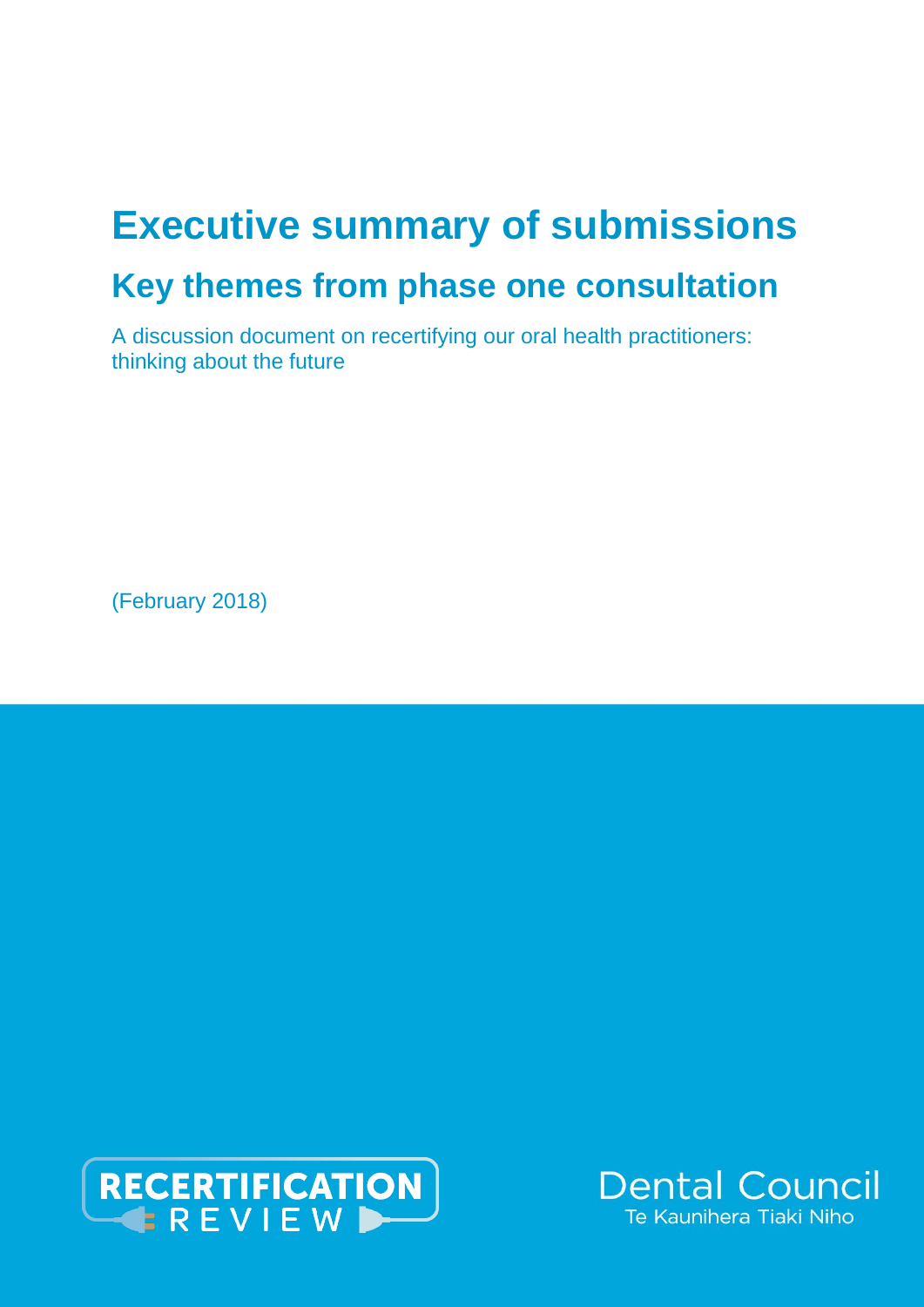# **Executive summary**

## **Introduction**

This report provides an executive summary of the key themes drawn from practitioner and stakeholder submissions on our review of recertification. A full copy of the Summary Report of submissions can be found **[here](http://dcnz.org.nz/assets/Uploads/Consultations/2017/Recertification-consultation/FINAL-summary-report-phase-one-consultation.pdf)**.

## **Background**

1

Between June and September 2017, we consulted with the sector about recertification. In addition to issuing a [discussion document,](http://dcnz.org.nz/assets/Uploads/Recertification-review/FINAL-discussion-document-on-recertification-for-issue-27-June-2017.pdf) we invited practitioners and stakeholders to complete an online submission. We also held 10 face-to-face forums and two webinars to encourage people to share their views and experiences about recertification with us.

At the end of the three-month consultation period a total of 246 people and/or organisations had completed online submissions. We also received 10 free-form written submissions and had discussions with approximately 500 practitioners and stakeholders through our forums and webinars.

#### Information about respondents who made a submission on recertification

In addition to identifying the key themes for this summary report, we also analysed the demographic information provided on questions 1 to 3 of the survey. Our analysis highlighted the following points about respondents who made a submission:

- the vast majority of submissions were made by registered oral health practitioners (93.44%)
- based on the percentage of currently registered practitioners by profession, dental hygienists and therapists made fewer submissions than other professional groups
- members of the public, district health boards and educational providers made the fewest submissions compared with other stakeholder groups.

# **Key findings from the first phase of consultation**

#### Focusing on the four main themes of the summary report

Respondents shared a range of perspectives and experiences about recertification with us during the first phase of consultation. For the purposes of this executive summary, these ideas and comments were arranged into themes and sub-themes.<sup>1</sup> The four main themes of the summary report are:



The themes and sub-themes were extracted primarily from the survey and free-form written submissions. Information was also obtained from staff notes and comments from people who completed participant feedback forms for the forums and webinars.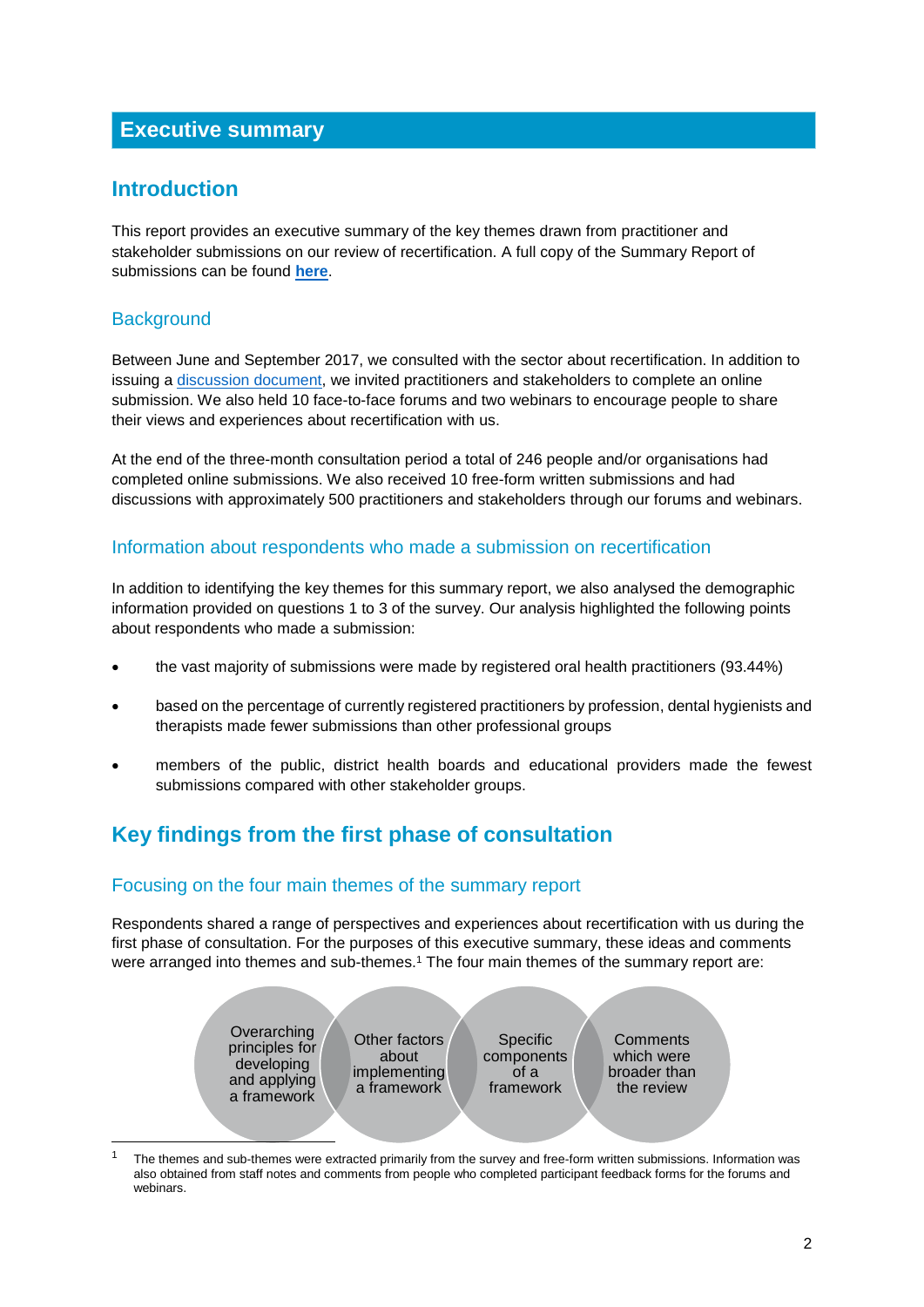We received a lot of comments about potential changes or improvements to our current approach to recertification. Many of these were about how respondents wanted us to develop and apply a recertification framework to all practitioners. Through our analysis we identified some overarching principles to address these suggestions.

Respondents also had concerns about the impact any changes to recertification might have on practitioners. Respondents:

- asked that any decisions be clearly communicated to practitioners and stakeholders well in advance of changes being implemented
- advocated for any changes to be implemented incrementally to minimise impacts on practitioners.

Respondents also commented widely on some of the key aspects of our recertification framework. The majority of these comments related to two components—ongoing education and learning opportunities (i.e. continuing professional development (CPD)) and audits and reviews. Respondents also had a lot to say about better access to mentoring and support for practitioners (especially for overseas-trained new registrants) and practitioner competency.

Some of the comments and suggestions we received, while relevant to recertification, also have broader application than this review. These were about:

- how we could strengthen and improve the quality of our engagement and relationships with practitioners and stakeholders
- processes respondents were using (in their work environments) they felt could be incorporated into other aspects of our approach to regulating the sector.

#### Key messages from the analysis of comments

Our analysis of the submissions confirmed our respondents have wide-ranging perspectives and expectations about recertification. Our analysis also confirmed there was neither universal nor definitive agreement about what constitutes a good recertification framework for practitioners.

When analysing submissions we found:

- some of the themes and sub-themes in the summary report were easily identified because respondents' comments were influenced by a specific survey question or cluster of survey questions
- other themes and sub-themes emerged because they were frequently mentioned, discussed or addressed within individual submissions.
- even where there was a clear quantitative outcome to a survey question, the qualitative comments associated with that question sometimes softened or contradicted the result of the question being considered.

In addition, the following key messages can be taken from the analysis of submissions:

- respondents felt that change was required because our current one-size-fits-all approach to recertification did not work well or meet the needs of all practitioners
- factors such as scope of practice, profession and practice environment could influence whether it would be easy or difficult for a practitioner to comply with recertification requirements